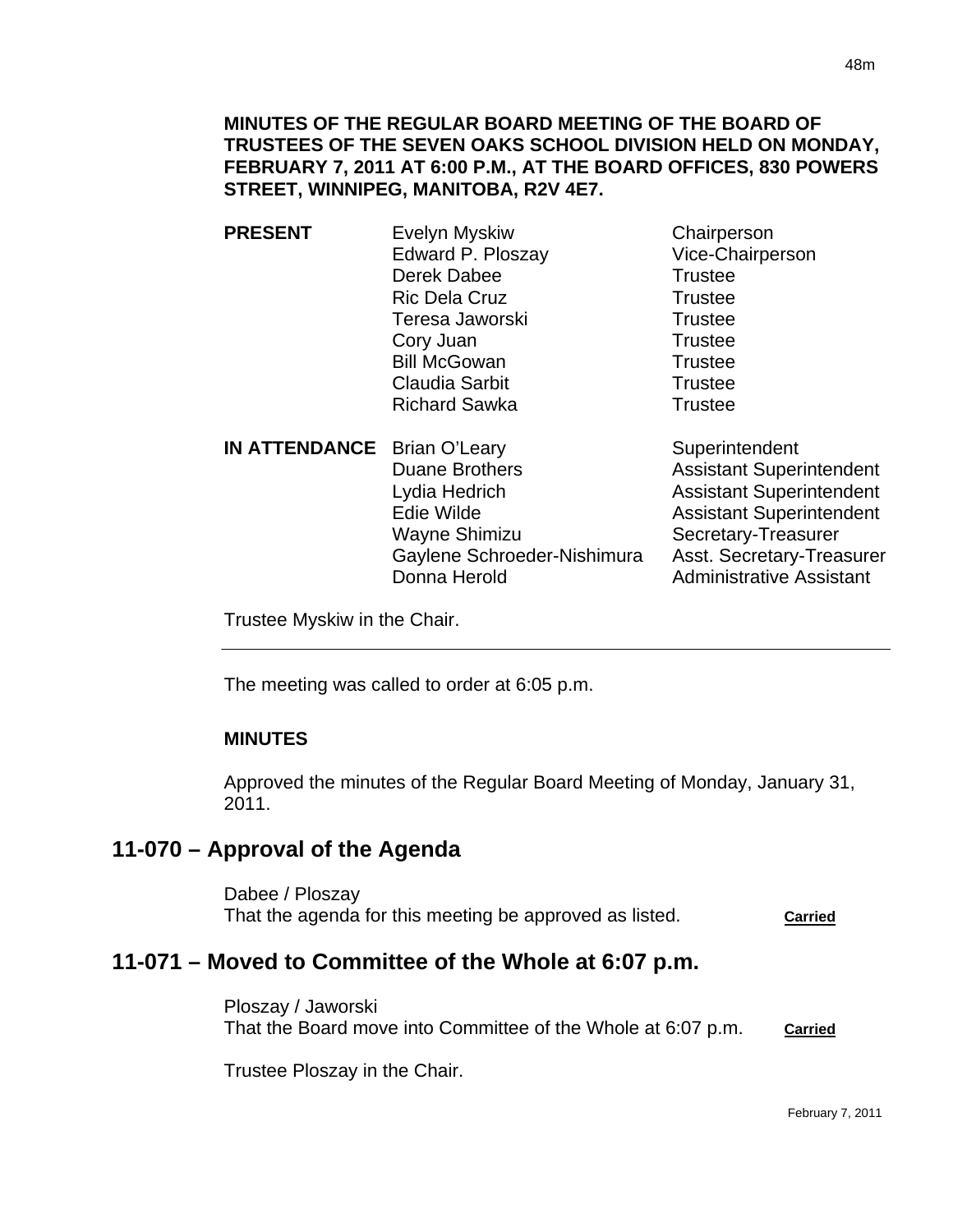- Trustees Dela Cruz, Jaworski and Sawka reported on developments arising from collective bargaining.
- **Trustee Juan reported on the recent MSBA Regional meeting.**

## **SUPERINTENDENTS' PERSONNEL REPORT**

## **11-072 – Superintendents' Personnel Report**

McGowan / Jaworski That the Superintendents' Personnel Report be ratified. **Carried**

#### TEACHER APPOINTMENTS

Appointed the following to Limited Teacher-General (Term) contracts:

Karen Penner, full-time (1.00), effective January 31, 2011 (indefinite) Rob Richmond, full-time (1.00), effective February 7, 2011 to June 30, 2011

#### TEACHER RETIREMENTS

Received notice of intent to retire from Barbara Hicks effective February 28, 2011.

Received notice of intent to retire effective June 30, 2011 from:

Brian Fetter Sandra Speer

## **SUPERINTENDENTS' REPORT**

- 2011-2012 Budget Update.
- **Block Funding Pilot Project Update.**
- **Ward Boundaries.**
- **ChangeMakers Technology Survey.**
- **Employee / Admin Connect.**

# **11-073 – 10th Annual Keeping the Fires Burning Awards Dinner**

#### Sarbit / Juan

Approved that the Board purchase a Divisional Table (10 Tickets / \$1,000) to the 10th Annual Keeping the Fires Burning Awards Dinner on June 16, 2011. *Carried*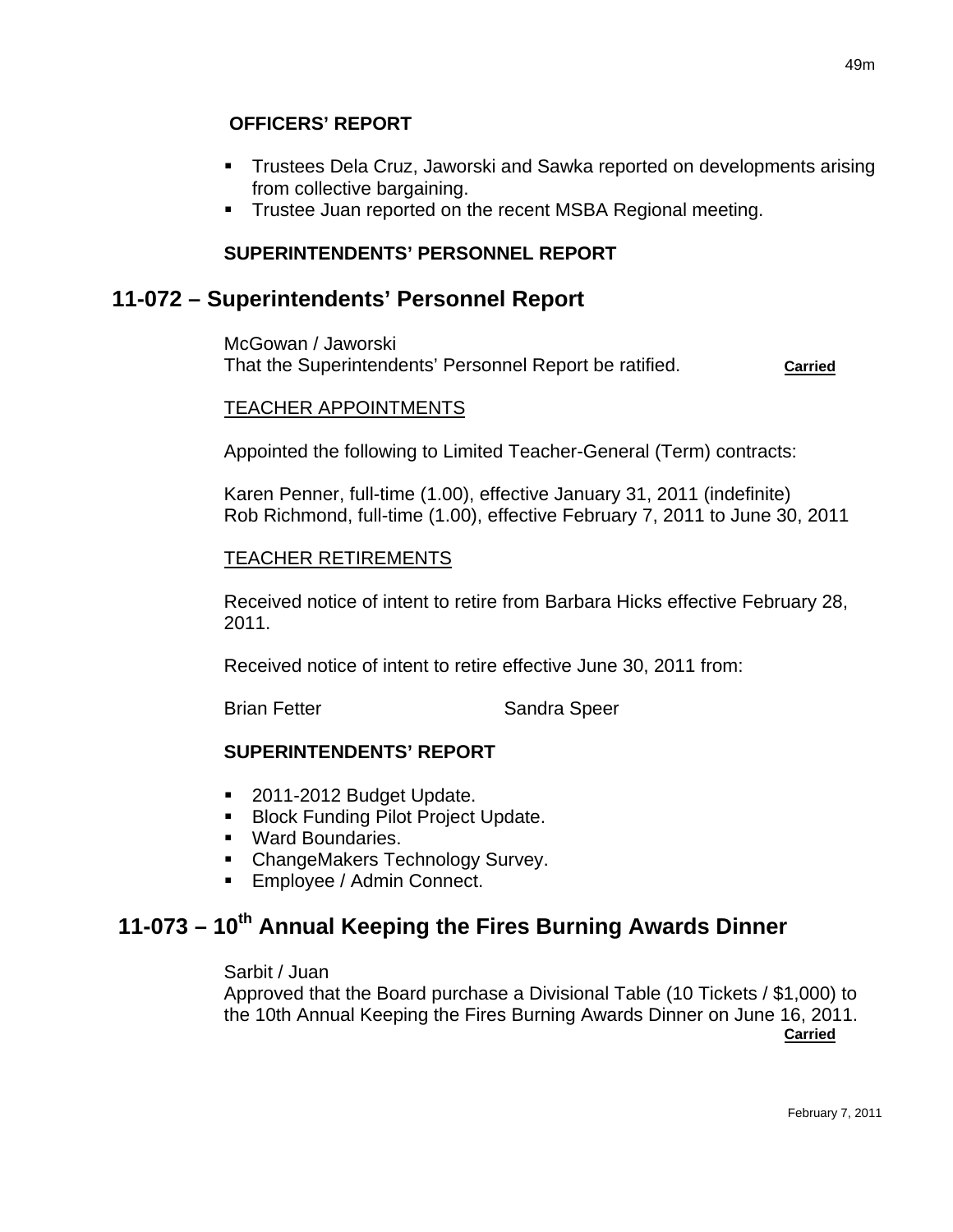# **11-074 – Consent Agenda**

Ploszay / Dela Cruz That the Consent Agenda be approved. **Carried**

#### Cheque Listing - January 2011

That cheques #2111826-#2112168, US\$ cheques #211084-#211097, direct deposits #211002646-#211003178, and pre-authorized debits #201020- #201021 in the amount of \$2,948,242.97 be approved.

#### MCM Architects Inc. Invoice No. 4925

That Invoice No. 4925 for the Leila North Interior Renovations for washroom facilities in the amount of \$2,815.66 be paid to MCM Architects Inc.

#### National Refrigeration Heating Certificate of Payment No. 1

That Certificate of Payment No. 1 for the Leila North Interior Renovations for washroom facilities in the amount of \$68,414.11 be paid to National Refrigeration Heating.

#### Statutory Holdback on National Refrigeration Heating Certificate of Payment No. 1

That 7-1/2% Statutory Holdback on Certificate of Payment No. 1 for the Leila North Interior Renovations for washroom facilities in the amount of \$4,961.12 be paid to the SOSD/National Refrigeration 435 LN Washroom account.

#### **ITEMS OF INFORMATION**

- Trustees Sarbit and Dabee commended the Met School on receiving the Canadian Education Association's Ken Spencer Award for Innovation in Teaching and Learning presented at the recognition ceremony, February 7, 2011.
- **Trustee Sarbit commented on the Riverbend Official Opening Ceremony of** "New Wing" held on February 7, 2011.
- Trustee Juan reported on the State of the City Address that she attended on February 4, 2011.
- Trustees Sawka and Dabee commented on R.F. Morrison's "Souper Supper" event held on January 27, 2011.
- Trustees commented on the Seven Oaks Education Foundation fundraiser held at the Canad Inns Garden City on February 4, 2011.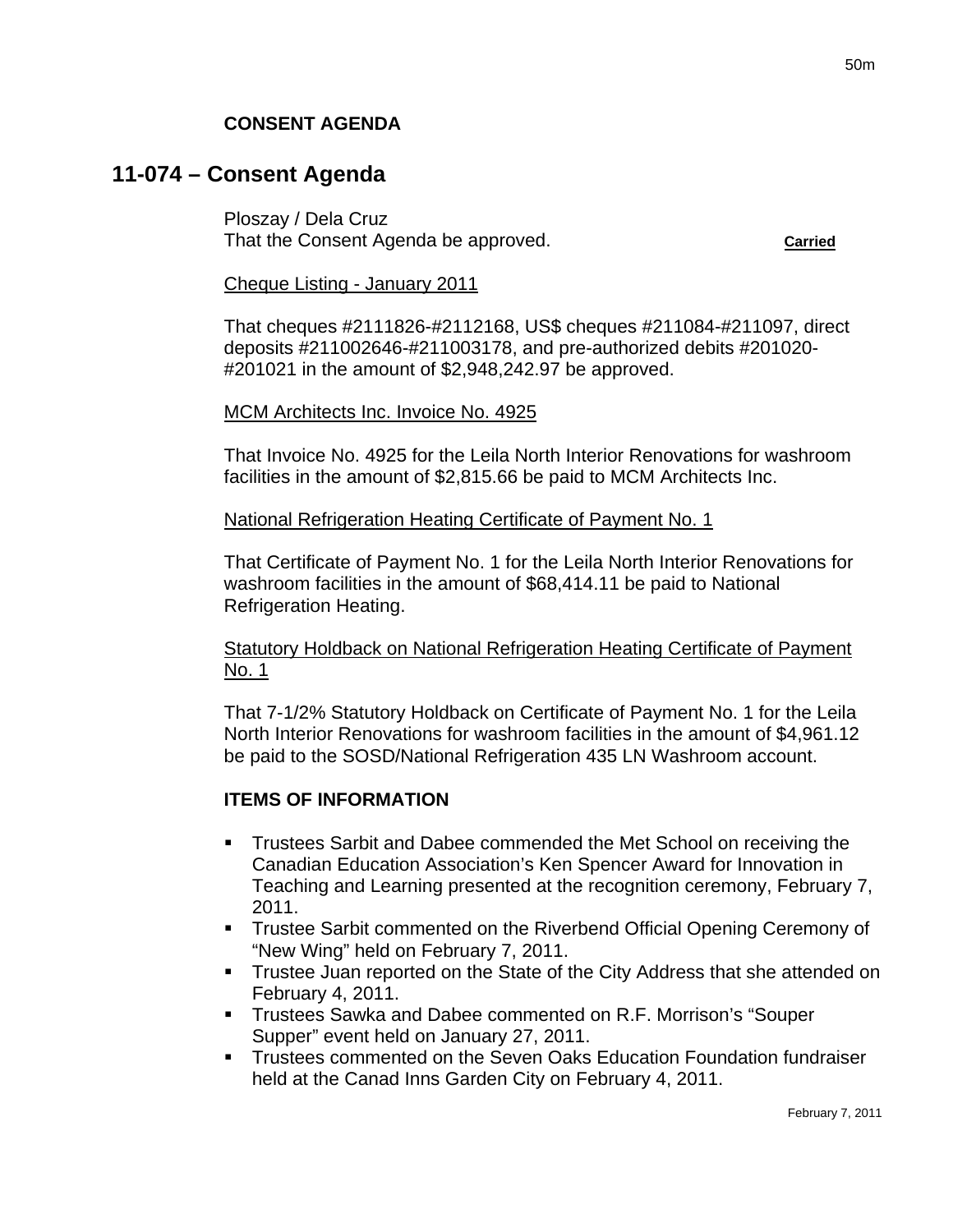#### **CONFERENCE REPORTS**

Mellissa Proctor, Teacher, Edmund Partridge Community School: National Middle Years Conference, November 4 to 6, 2010 - Baltimore, Maryland.

Jennifer Miles, Teacher, Constable Finney School: Reggio Emilia Hundred Languages of Children Exhibit / School Visitations, September 30 to October 3, 2010 - Chicago, Illinois.

Jeff Regan, Teacher, Edmund Partridge Community Centre: Back Country Canoe Leadership Course, August 9 to 13, 2010 - Manigotagan River, Manitoba.

## **CORRESPONDENCE**

- Jamie Krutkevich Slight, SOTA President: SOTA reserving its position with respect to the block funding pilot project.
- Shelley Malo, Bright Futures Fund: Bright Futures Fund program disbursement.
- Greg Selinger, Premier of Manitoba: Premier's Reading Recognition Certificates for Grades 2 and 3.
- R.John Weselake, Deputy Executive Director, PSFB: Letter advising MCM Architects is the successful consultant on SOSD's Modular Classroom Site Installation Project.
- Rick Dedi, Executive Director, PSFB: Annual Report of The Public Schools Finance Board for the period ending June 30, 2010.
- Lynne Mavins, Acting Director, Schools' Finance Branch: Information Pertaining to 2011/2012 Funding.
- 2011/2012 Funding to Public Schools: Presentation to Stakeholders, January 27, 2011.
- Robyn Gray, Consultant, STRATA Benefits Consulting Inc.: SOPA Standard Life Renewal Report, effective February 1, 2011.
- **Treaty Relations Commission of Manitoba: Brown Bag Series.**
- Minister of Family Services & Consumer Affairs, Minister of Education: Partnership between schools and early learning and child care - new protocol for school principals and child care centre directors.
- Premier Award for School Board Innovation: Met School Nomination Form.
- SOEF AGM Invitation: March 15, 2011 at 5:00 p.m. Canad Inns Garden City.
- Beyond Borders Issue No. 17, Winter 2011.
- Winnipeg Foundation: Highlights from The Winnipeg Foundation's 2010 Annual Report.